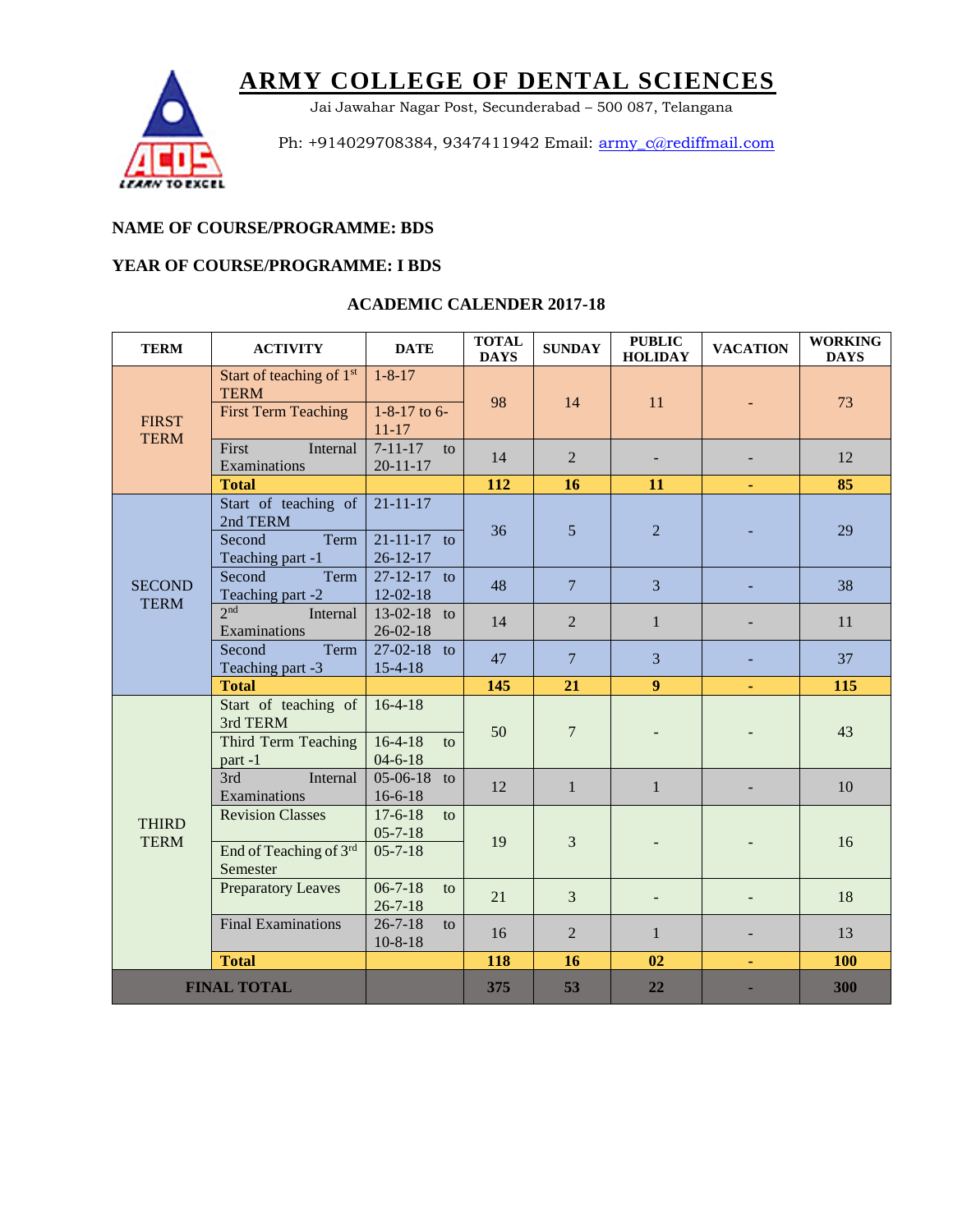

Jai Jawahar Nagar Post, Secunderabad – 500 087, Telangana

Ph: +914029708384, 9347411942 Email: [army\\_c@rediffmail.com](mailto:army_c@rediffmail.com)

## **NAME OF COURSE/PROGRAMME: BDS**

#### **YEAR OF COURSE/PROGRAMME: II BDS**

| <b>TERM</b>                  | <b>ACTIVITY</b>                                                                   | <b>DATE</b>                                          | <b>TOTAL</b><br><b>DAYS</b> | <b>SUNDAY</b>  | <b>PUBLIC</b><br><b>HOLIDAY</b> | <b>VACATION</b> | <b>WORKING</b><br><b>DAYS</b> |
|------------------------------|-----------------------------------------------------------------------------------|------------------------------------------------------|-----------------------------|----------------|---------------------------------|-----------------|-------------------------------|
| <b>FIRST</b><br><b>TERM</b>  | Start of teaching of 1 <sup>st</sup><br><b>TERM</b><br><b>First Term Teaching</b> | $1 - 8 - 17$<br>$1 - 8 - 17$ to 6-<br>$11 - 17$      | 98                          | 14             | 11                              |                 | 73                            |
|                              | First<br>Internal<br>Examinations                                                 | $7 - 11 - 17$<br>to<br>$24 - 11 - 17$                | 18                          | $\overline{2}$ |                                 |                 | 16                            |
|                              | <b>Total</b>                                                                      |                                                      | 116                         | 16             | 11                              | ٠               | 89                            |
| <b>SECOND</b><br><b>TERM</b> | Start of teaching of<br>2nd TERM<br>Term<br>Second<br>Teaching part -1            | $25 - 11 - 17$<br>$25 - 11 - 17$ to<br>$3 - 01 - 18$ | 40                          | 6              | 3                               |                 | 31                            |
|                              | Second<br>Term<br>Teaching part -2                                                | $4 - 01 - 18$<br>to<br>13-02-18                      | 41                          | 6              | 3                               |                 | 32                            |
|                              | 2nd<br>Internal<br>Examinations                                                   | $14-02-18$<br>to<br>$01 - 03 - 18$                   | 16                          | $\overline{2}$ | $\mathbf{1}$                    |                 | 13                            |
|                              | Term<br>Second<br>Teaching part -3                                                | $02-03-18$ to<br>$15 - 4 - 18$                       | 45                          | $\overline{5}$ | $\overline{4}$                  |                 | 36                            |
|                              | <b>Total</b>                                                                      |                                                      | 142                         | 19             | 11                              |                 | 112                           |
| <b>THIRD</b><br><b>TERM</b>  | Start of teaching of<br>3rd TERM<br>Third Term Teaching<br>part-1                 | $16-4-18$<br>$16-4-18$<br>to<br>$04 - 6 - 18$        | 50                          | $\overline{7}$ |                                 |                 | 43                            |
|                              | 3rd<br>Internal<br>Examinations                                                   | $05-06-18$ to<br>22-06-18                            | 18                          | $\overline{2}$ | $\mathbf{1}$                    |                 | 15                            |
|                              | <b>Revision Classes</b><br>End of Teaching of 3rd<br>Semester                     | $23-06-18$ to<br>$15 - 7 - 18$<br>$15 - 7 - 18$      | 23                          | $\overline{4}$ |                                 |                 | 19                            |
|                              | <b>Preparatory Leaves</b>                                                         | $16 - 7 - 18$<br>to<br>$26 - 7 - 18$                 | 11                          | $\mathbf{1}$   |                                 |                 | 10                            |
|                              | <b>Final Examinations</b>                                                         | $27 - 7 - 18$<br>to<br>$12 - 8 - 18$                 | 17                          | 3              | $\mathbf{1}$                    |                 | 13                            |
|                              | <b>Total</b>                                                                      |                                                      | 119                         | 17             | 02                              | ٠               | 100                           |
| <b>FINAL TOTAL</b>           |                                                                                   |                                                      | 377                         | 52             | 24                              |                 | 301                           |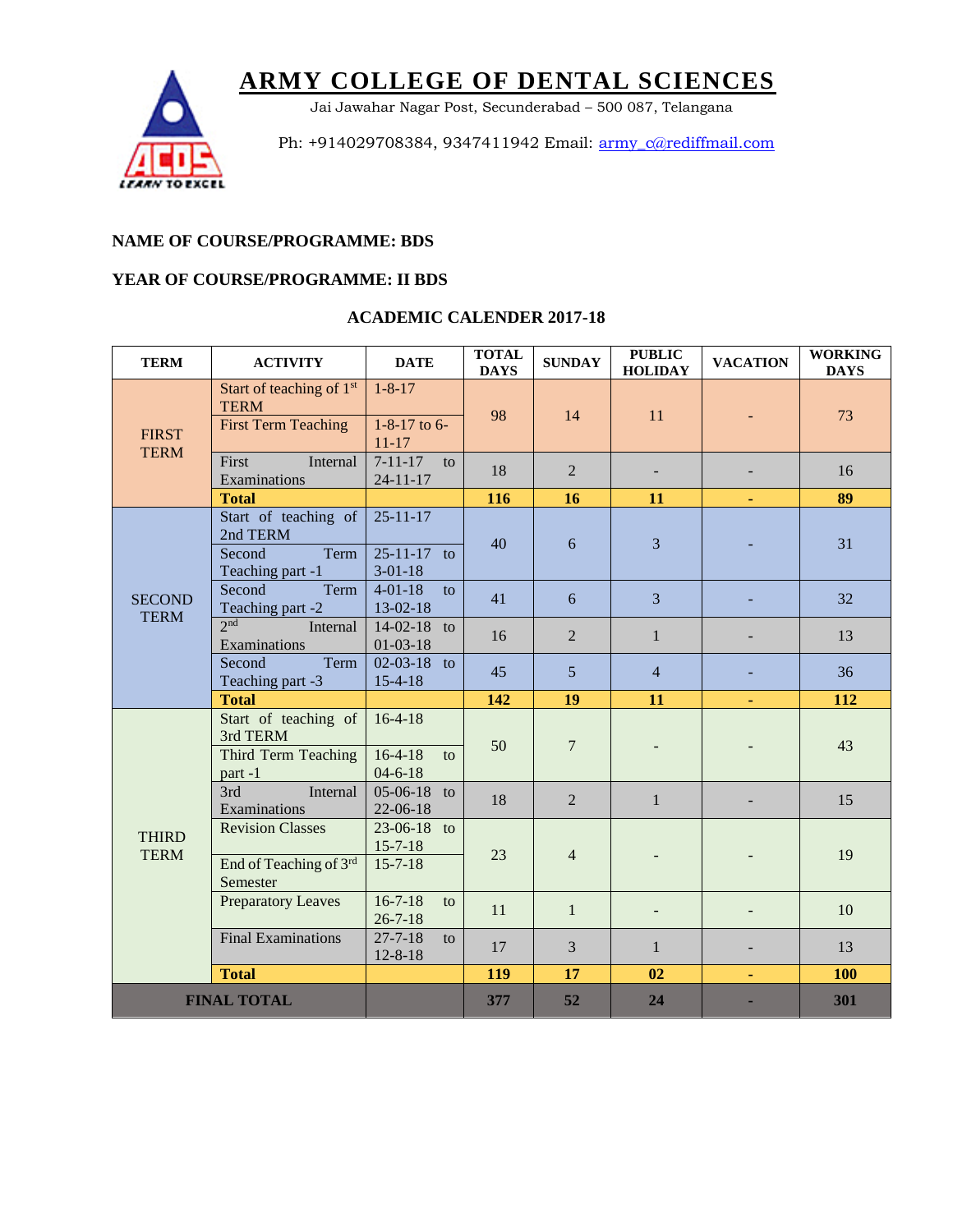

Jai Jawahar Nagar Post, Secunderabad – 500 087, Telangana

Ph: +914029708384, 9347411942 Email: [army\\_c@rediffmail.com](mailto:army_c@rediffmail.com)

## **NAME OF COURSE/PROGRAMME: BDS**

#### **YEAR OF COURSE/PROGRAMME: III BDS**

| <b>TERM</b>                  | <b>ACTIVITY</b>                                                         | <b>DATE</b>                                           | <b>TOTAL</b><br><b>DAYS</b> | <b>SUNDAY</b>  | <b>PUBLIC</b><br><b>HOLIDAY</b> | <b>VACATION</b> | <b>WORKING</b><br><b>DAYS</b> |
|------------------------------|-------------------------------------------------------------------------|-------------------------------------------------------|-----------------------------|----------------|---------------------------------|-----------------|-------------------------------|
| <b>FIRST</b><br><b>TERM</b>  | Start of teaching of $1st$<br><b>TERM</b><br><b>First Term Teaching</b> | $1 - 8 - 17$<br>$1 - 8 - 17$ to $1 -$<br>$11 - 17$    | 93                          | 13             | 10                              |                 | 70                            |
|                              | First<br>Internal<br>Examinations                                       | $2 - 11 - 17$<br>to<br>$09 - 11 - 17$                 | 08                          | $\mathbf{1}$   |                                 |                 | 07                            |
|                              | <b>Total</b>                                                            |                                                       | 101                         | 14             | 10                              | ٠               | 77                            |
| <b>SECOND</b><br><b>TERM</b> | Start of teaching of<br>2nd TERM<br>Second<br>Term<br>Teaching part -1  | $10 - 11 - 17$<br>$10-11-17$ to<br>$3-12-17$          | 24                          | $\overline{4}$ |                                 |                 | 20                            |
|                              | Term<br>Second<br>Teaching part -2                                      | $4 - 12 - 17$<br>to<br>$14-02-18$                     | 72                          | 10             | 6                               |                 | 56                            |
|                              | 2nd<br>Internal<br>Examinations                                         | 15-02-18 to<br>$08 - 03 - 18$                         | 22                          | $\overline{3}$ | 1                               |                 | 18                            |
|                              | Term<br>Second<br>Teaching part -3                                      | $9 - 03 - 18$<br>to<br>$15 - 4 - 18$                  | 38                          | 6              | $\overline{4}$                  |                 | 28                            |
|                              | <b>Total</b>                                                            |                                                       | 156                         | 23             | 11                              |                 | 122                           |
| <b>THIRD</b><br><b>TERM</b>  | Start of teaching of<br>3rd TERM<br>Third Term Teaching<br>part-1       | $16-4-18$<br>$16-4-18$<br>to<br>$04 - 6 - 18$         | 50                          | $\overline{7}$ |                                 |                 | 43                            |
|                              | 3rd<br>Internal<br>Examinations                                         | $05-06-18$ to<br>$14 - 6 - 18$                        | 10                          | $\mathbf{1}$   |                                 |                 | 09                            |
|                              | <b>Revision Classes</b><br>End of Teaching of 3rd<br>Semester           | $15 - 6 - 18$<br>to<br>$15 - 7 - 18$<br>$15 - 7 - 18$ | 31                          | 5              | $\mathbf{1}$                    |                 | 25                            |
|                              | <b>Preparatory Leaves</b>                                               | $16 - 7 - 18$<br>to<br>$26 - 7 - 18$                  | 11                          | $\mathbf{1}$   |                                 |                 | 10                            |
|                              | <b>Final Examinations</b>                                               | $27 - 7 - 18$<br>to<br>$04 - 8 - 18$                  | 09                          | $\mathbf{1}$   | $\mathbf{1}$                    |                 | $\overline{7}$                |
|                              | <b>Total</b>                                                            |                                                       | 111                         | 15             | 02                              | ٠               | 94                            |
| <b>FINAL TOTAL</b>           |                                                                         |                                                       | 368                         | 52             | 23                              |                 | 293                           |